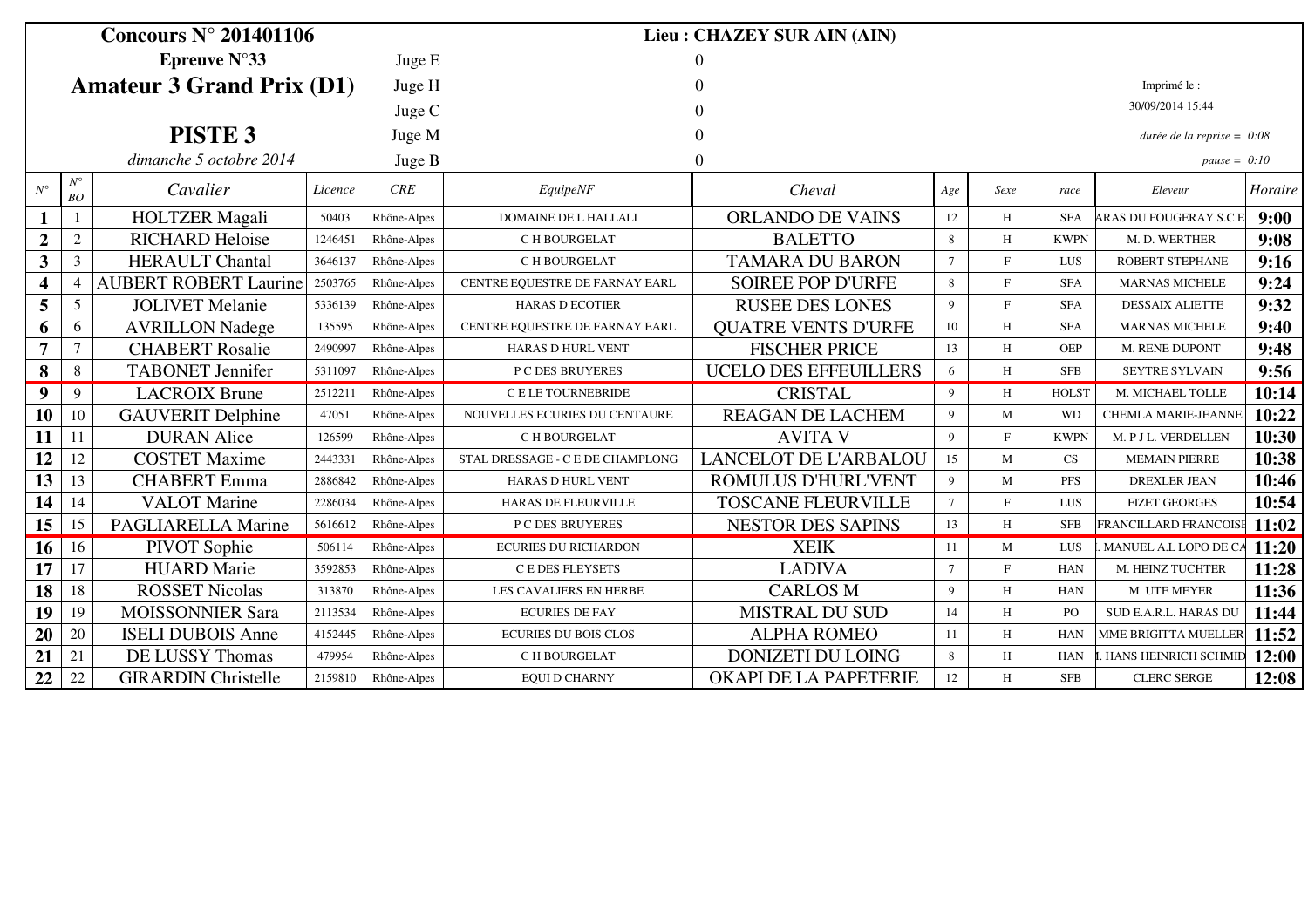| Concours $N^{\circ}$ 1591102            |                   |                         |                                        |            | Lieu : CHAZEY SUR AIN (AIN) |                       |                      |  |  |
|-----------------------------------------|-------------------|-------------------------|----------------------------------------|------------|-----------------------------|-----------------------|----------------------|--|--|
| <b>Epreuve <math>N^{\circ}10</math></b> |                   |                         |                                        | Juge E     |                             | $\left($              |                      |  |  |
| <b>PONEY Elite Grand Prix</b>           |                   |                         |                                        | Juge H     |                             |                       |                      |  |  |
|                                         |                   |                         |                                        | Juge C     |                             | $\theta$              |                      |  |  |
| PISTE <sub>3</sub>                      |                   |                         |                                        | Juge M     |                             |                       | 0:08                 |  |  |
| dimanche 5 octobre 2014                 |                   |                         |                                        | Juge B     |                             |                       | 0:10                 |  |  |
| $N^{\circ}$                             | $N^{\circ}$<br>BO | Cavalier                | Club                                   | <b>CRE</b> | <i>COACH</i>                | Cheval                | Horaire <sup>1</sup> |  |  |
|                                         |                   | PAULINE BRUNET MANQUAT  | ECOLE DE DRESSAGE DU GRESIVAUDAN (38)  |            | STEPHANIE BRUNET MANOUAT    | <b>GOLDEN VALIDO</b>  | 14:00                |  |  |
| $\mathbf{2}$                            | 2                 | <b>ILONA GARCIA</b>     | PONEY CLUB DU PEILLARD (38)            |            | <b>LAURA KOSCOW</b>         | <b>LEGO DU MIDOUR</b> | 14:08                |  |  |
| 3                                       | 3                 | <b>CELIA MONTAGNON</b>  | PONEY CLUB DU PEILLARD (38)            |            | <b>LAURA KOSCOW</b>         | PLEIN AIR D'ANGRIE    | 14:16                |  |  |
|                                         |                   | <b>MAURINE DUMOULIN</b> | CENTRE EQUESTRE RICHARD SEBASTIEN (38) |            | <b>SEBASTIEN RICHARD</b>    | POPEYE DES ETISSES    | 14:24                |  |  |